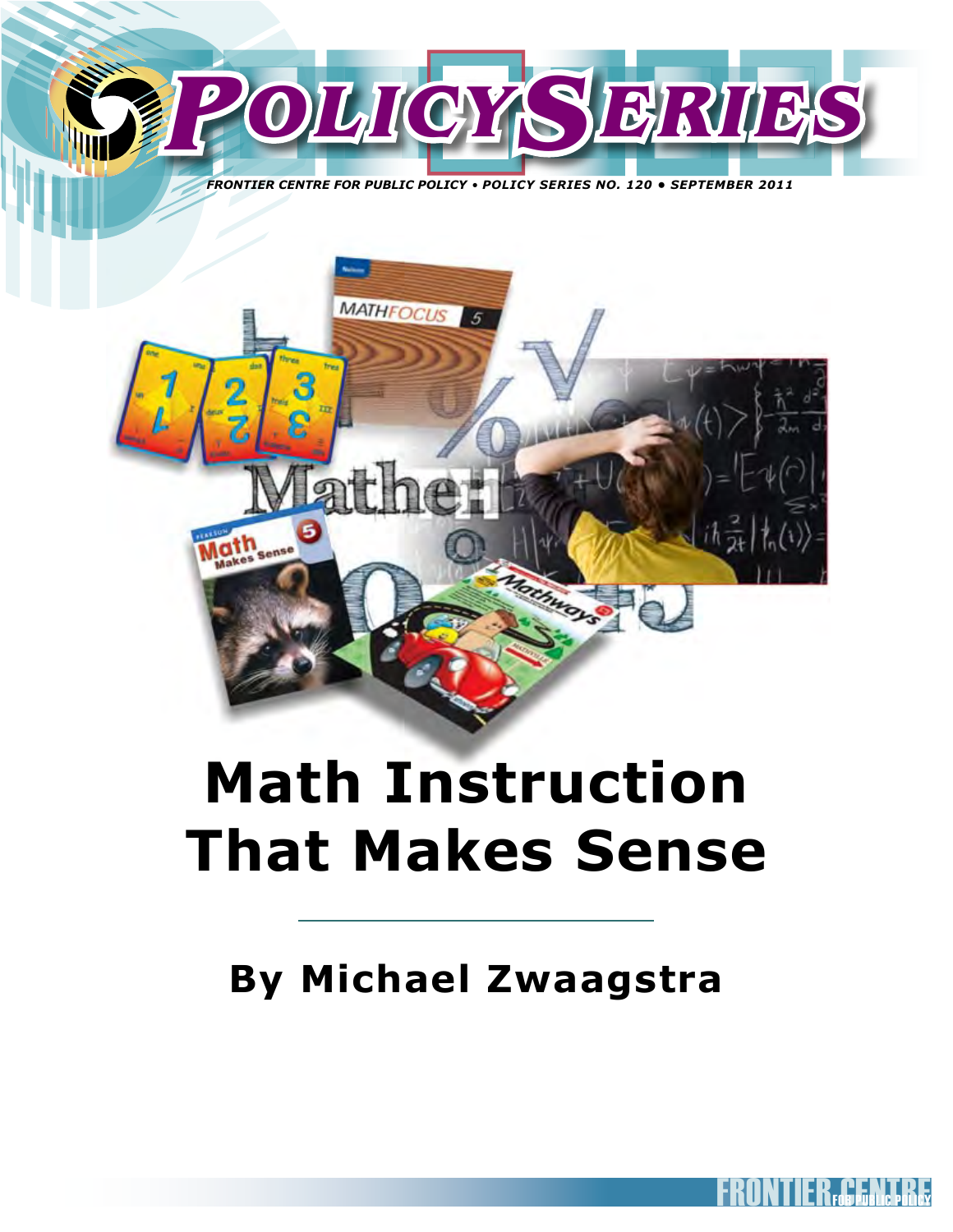

About the author



**Michael Zwaagstra** is a research fellow at the Frontier Centre for Public Policy who specializes in education policy. He has extensive teaching experience at a variety of grade levels and currently teaches high school social studies in Manitoba. He received his B.Ed., Post-Baccalaureate Diploma in Education and M.Ed. from the University of Manitoba where he won several academic awards including the A. W. Hogg Undergraduate Scholarship, the Klieforth Prize in American History and the Schoolmasters' Wives Association Scholarship. As an educator, Zwaagstra is a strong proponent of raising academic standards, holding schools accountable for their results and expanding the educational options available to parents. His columns promoting common-sense education reform have been published in major daily newspapers including the *National Post, The Globe and Mail,* the *Winnipeg Free Press* and the *Calgary Herald.* He is also a frequent guest on radio stations across the country. His best-selling first book, *What's Wrong with Our Schools and How We Can Fix Them?,* was released in 2010.

#### FRONTIER CENTRE **www.fcpp.org** FOR PUBLIC POLICY

MB: 203-2727 Portage Avenue, Winnipeg, Manitoba Canada R3J 0R2 Tel: 204-957-1567

SK: 2353 McIntyre Street, Regina, Saskatchewan Canada S4P 2S3 Tel: 306-352-2915

Email: newideas@fcpp.org

AB: Ste. 1280–300, 5th Avenue SW Calgary, Alberta Canada T2P 3C4 Tel: 403-995-9916

The Frontier Centre for Public Policy is an independent, non-profit organization that undertakes research and education in support of economic growth and social outcomes that will enhance the quality of life in our communities. Through a variety of publications and public forums, the Centre explores policy innovations required to make the prairies region a winner in the open economy. It also provides new insights into solving important issues facing our cities, towns and provinces. These include improving the performance of public expenditures in important areas like local government, education, health and social policy. The author of this study has worked independently and the opinions expressed are therefore their own, and do not necessarily reflect the opinions of the board of the Frontier Centre for Public Policy.

Copyright © MMXI by the Frontier Centre for Public Policy.

Date of First Issue: September 2011.

Reproduced here with permission of the author. Any errors or omissions and the accuracy and completeness of this paper remain the responsibility of the author. ISSN 1491-78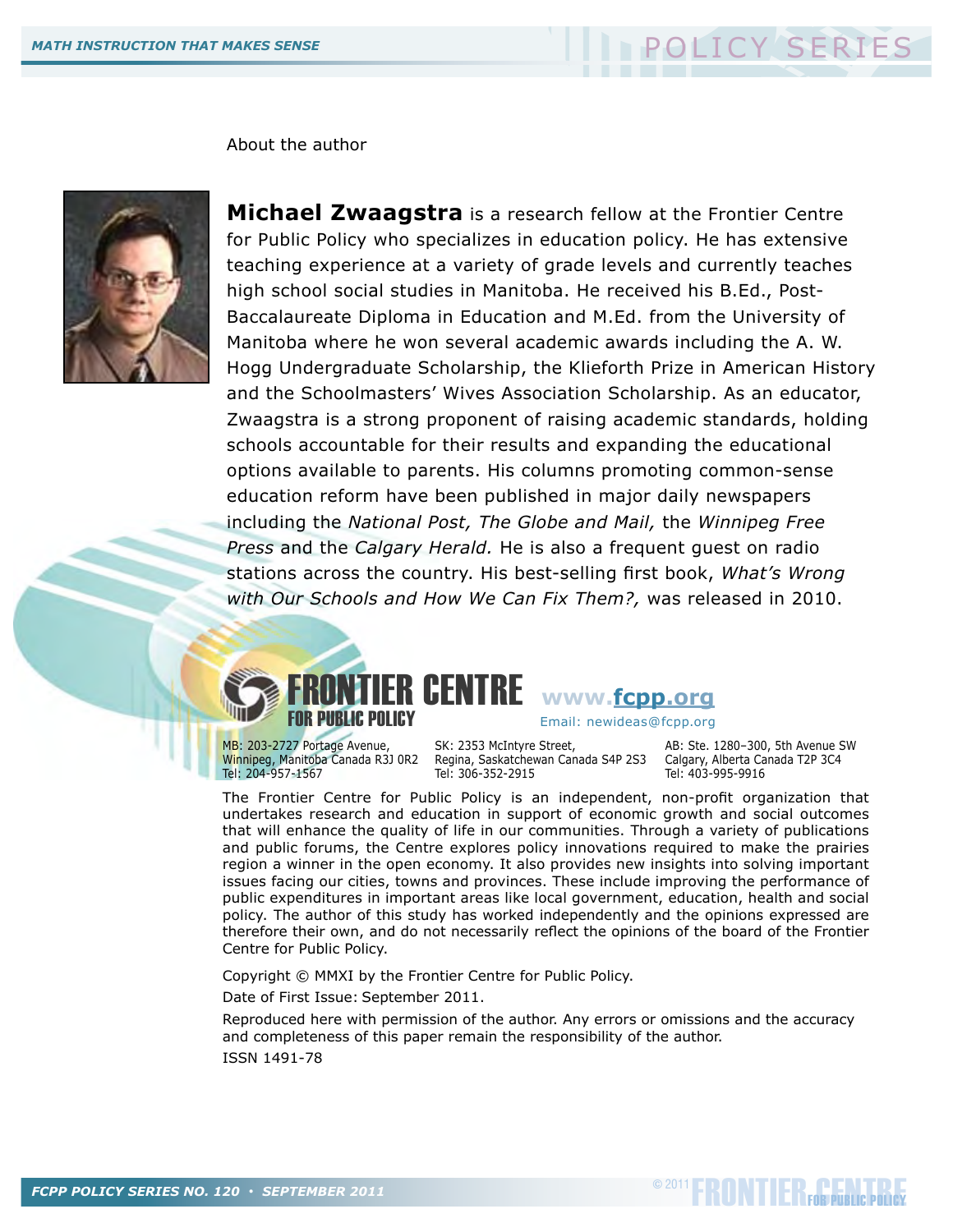



#### FCPP Policy Series No. 120 • September 2011

# **Math Instruction That Makes Sense**

## **By Michael Zwaagstra**

#### *Acknowledgement*

*The author would like to express his appreciation to Dr. Anna Stokke, Associate Professor of Mathematics, University of Winnipeg, for reviewing this report and providing valuable suggestions.*

## Table of Contents

| Title                                             | Page |
|---------------------------------------------------|------|
| <b>Executive summary</b>                          | 4    |
| Introduction                                      | 5    |
| The weak math skills of our high school graduates | 6    |
| How math is currently taught in school            |      |
| A specific example: Two-digit multiplication      | 8    |
| Back to the basics: The way forward               | 10   |
| Conclusion                                        |      |
|                                                   |      |

Note to reader: Some words in this document may appear in blue and are underlined.

Clicking on these words will direct the reader to relevant sites or documents using your associated web-browser.

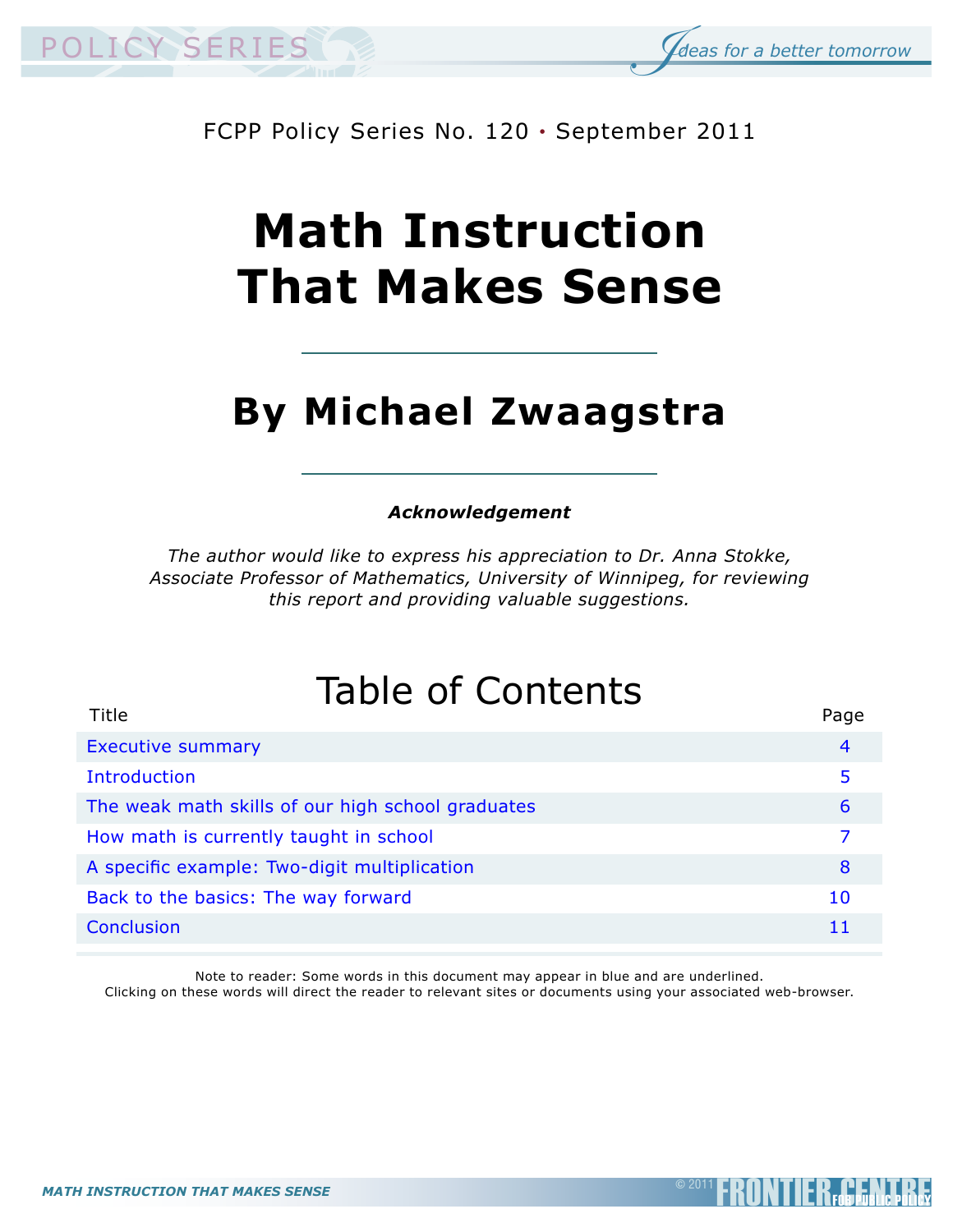### <span id="page-3-0"></span>**Executive Summary**

- A solid understanding of mathematics, also known as numeracy, is an important component of a well-rounded education. Unfortunately, schools are largely failing in this regard.
- Provincial curriculum guides, and the textbooks recommended by them, place a great deal of emphasis on problem solving and the conceptual understanding of mathematics.
- In addition, the math curriculum and textbooks in public schools employ highly ineffective, discovery-based instructional techniques. Students do not learn the standard algorithms for math equations, and they fail to master basic math skills.
- In order for students to receive a strong grounding in math, they need to spend more time practising math skills such as basic addition and subtraction along with the standard multiplication tables.
- There is ample research evidence showing that deliberate practise is the best way to gain mastery over a particular subject or skill.
- Mastering the standard algorithms makes it possible for students to gain a deeper understanding of more-complex mathematical problems.
- John Mighton, the founder of JUMP (Junior Undiscovered Math Prodigies), found that students needed to have math problems broken down into small steps and that each step had to be mastered before moving to the next step.
- In order to improve our system of math instruction, schools must place a much stronger emphasis on mastering basic math skills and standard algorithms. Math curriculum guides must require the learning of standard algorithms, and textbooks must contain clear, systematic instructions as to their use.

It is important for our schools that students graduate with solid math skills. Not only are they essential in the workplace, they are a necessary foundation for success in many college and university programs.

mer strong<br>strong<br>they n<br>practi dills...<br>Exemple and the set of the set of the set of the set of the set of the set of the set of the set of the set of<br>Allen set of the set of the set of the set of the set of the set of the set of the set of the set of t *...for students to receive a strong grounding in math, they need to spend more time practising math skills...*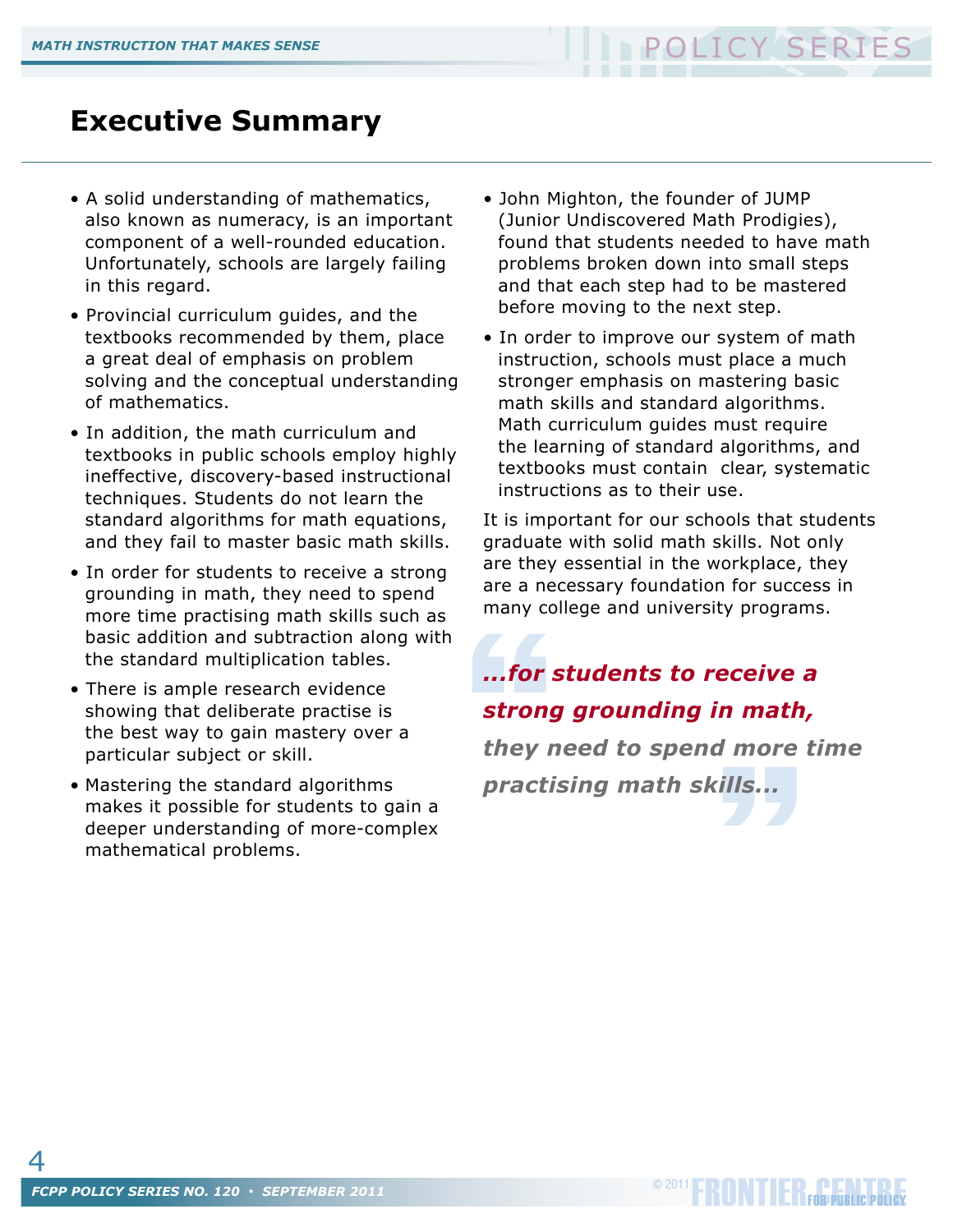### <span id="page-4-0"></span>**Introduction**

A solid understanding of mathematics, also known as numeracy, is an important component of a well-rounded education. The ability to perform basic mathematical computations is a requirement of many entry-level jobs. In addition, careers in fields such as engineering, medicine, finance and all of the sciences require a solid background in higher-level university mathematics, including calculus, statistics and linear algebra.

Because math is such an important skill, schools have an obligation to ensure that students learn key math concepts. Unfortunately, schools are largely failing in this regard. First-year post-secondary students are increasingly unprepared for university-level mathematics, and this has led to a proliferation of remedial math courses at universities across Canada. Many parents choose to enroll their children in special tutoring sessions with organizations such as Kumon and the Sylvan Learning Centre to fill in the gaps left by the public school system. Unfortunately, many cannot afford extra tutoring, and this creates a two-tiered

system that unfairly penalizes children whose parents cannot pay for extra math lessons.

Although there is solid evidence supporting the traditional approaches to teaching math that involve mastering standard algorithms, $<sup>1</sup>$  practising skills to mastery</sup> and introducing concepts in incremental steps, most provincial math curricula and textbooks employ a different approach. Constructivism, which encourages students to come up with their own understanding of the subject at hand, is the basis for this new approach to teaching math. As a result, there is very little direct instruction of important mathematics algorithms or rigorous practising and memorization of basic math facts.

Our students deserve better. Pupils who are not taught math properly are being unfairly denied the opportunity to enter careers in many desirable fields. The public school system has an obligation to ensure that every child has the opportunity to learn the mathematics required for university-level mathematics courses.

First-<br>
increa<br>
matho<br>
of ren<br>
acros ada.<br>Altara *First-year post-secondary students are increasingly unprepared for university-level mathematics, and this has led to a proliferation of remedial math courses at universities across Canada.* 

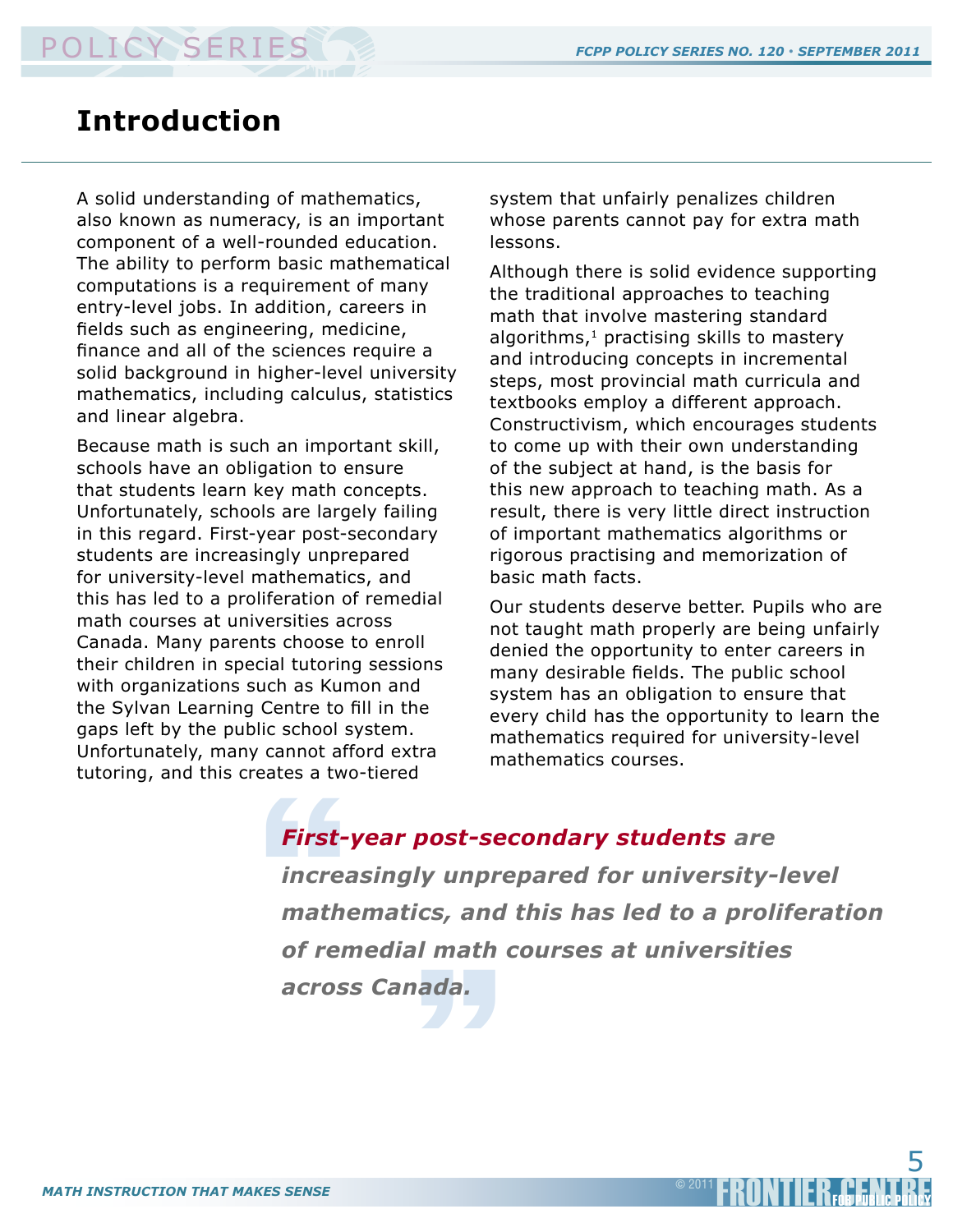## <span id="page-5-0"></span>**The weak math skills of our high school graduates**

Defenders of the current system claim that Canadian students are already receiving a solid math education. They point to the Programme for International Assessment (PISA) results, which give Canada a relatively high standing compared with the rest of the world. $2/3$  Out of 65 countries and economies that participated in this assessment of 15-year-old students, Canadian students came in 10th on the mathematics portion of the 2009 study.4 With results like these, they argue, how could anyone think there is a problem with the way we teach math in our schools?

The problem with this claim is that PISA only assesses students on their understanding of "everyday math."5 In other words, it does not evaluate the students' work with algebra, geometry, fractions or any other number of important math concepts. It is entirely possible for students to do well on the PISA exams and still be unprepared for high school math, let alone university-level math.6 A large group of mathematicians thinks this is the case in Finland where their students do better than our students do on PISA, and yet they are not performing well at math in university.<sup>7</sup>

In fact, there is good reason to believe the situation is similar in Canada. University professors who are responsible for instructing first-year students work on the front lines with high school graduates. There is a strong consensus among math professors that the math skills of these students are much weaker than they were two or three decades ago.8/9

Pengfei Guan, a professor of mathematics at McGill University and former vicepresident of the Canadian Mathematical Society, lays the blame directly at the feet of the math instruction provided in public schools. "Like many of my colleagues, I am dismayed by the state of the mathematics education in elementary and secondary schools. There is a well documented discussion of problems in mathematics education among mathematicians."10

Since 1990, Jo-Anne LeFevre, a psychology professor at Carleton University, has conducted research on the ability of first- and second-year students to answer simple arithmetic questions. Over the past 20 years, she has observed a 25 per cent decline in the number of questions students were able to answer correctly within the same time limit. Another psychology professor, Brenda Smith-Chant of Trent University, conducted a similar experiment and found an even sharper decline in the math skills of students at her university.<sup>11</sup>

Clearly, something is wrong with the state of math education in Canada. The status quo is not acceptable.

Like n<br>
I am d<br>
the m<br>  $-\frac{p}{n}$ *Like many of my colleagues, I am dismayed by the state of the mathematics education...*

" *— Pengfei Guan, professor of — mathematics at McGill University*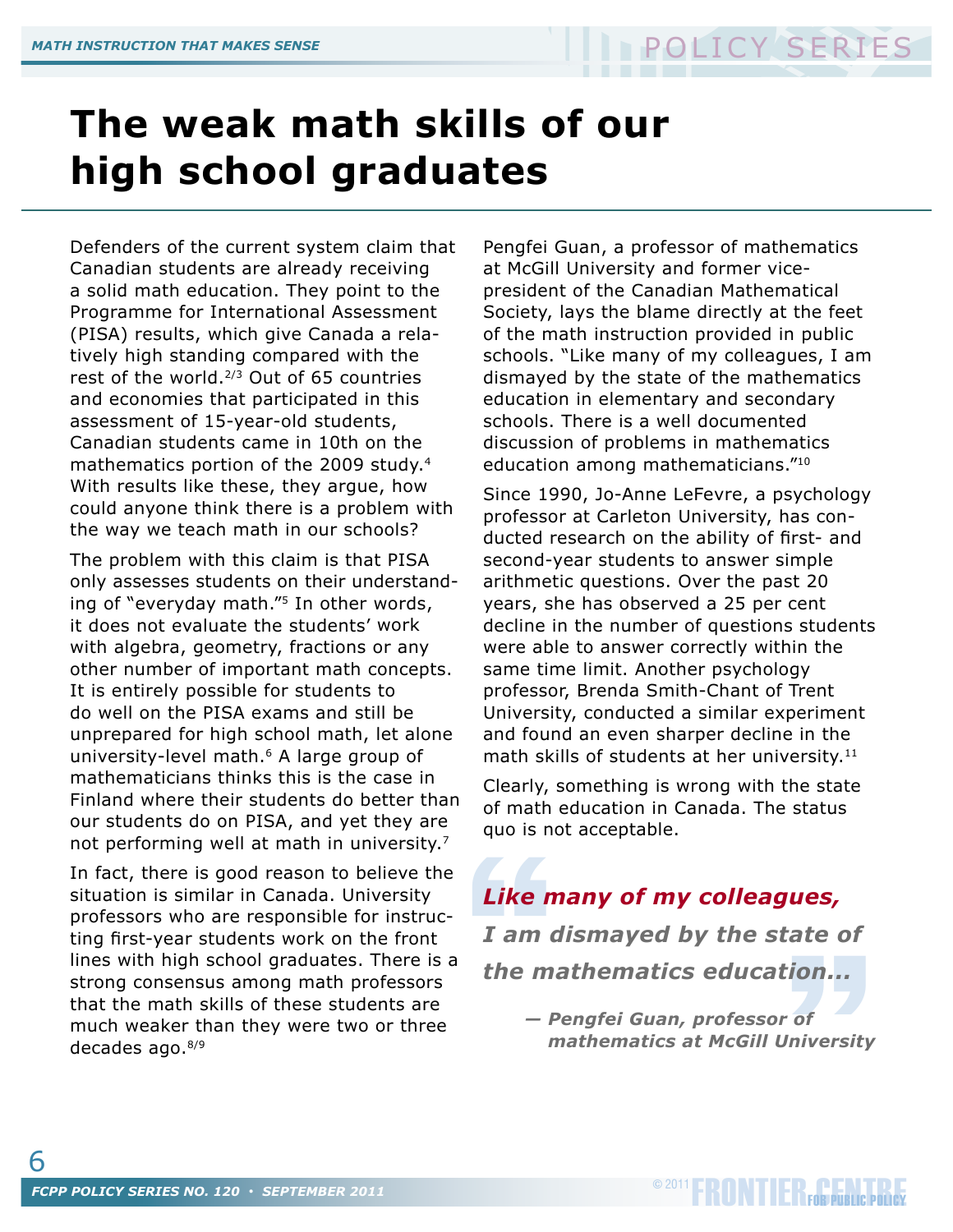## <span id="page-6-0"></span>**How math is currently taught in school**

Provincial curriculum guides and the textbooks recommended by them place a great deal of emphasis on problem solving and the conceptual understanding of mathematics. Accurate calculations receive considerably less emphasis. This reflects the official position of the National Council of Teachers of Mathematics, which has published standards that de-emphasize the learning of factual content and procedures.

*Most of the arithmetic and algebraic procedures long viewed as the heart of the school mathematics curriculum can now be performed with handheld calculators. Thus, more attention can be given to understanding the number concepts and the modeling procedures used in problem solving.*<sup>12</sup>

The Western and Northern Canadian Protocol (WNCP) math curriculum document also reflects this de-emphasis on drill and practice.13 WNCP establishes a common curriculum framework for the provinces of British Columbia, Alberta, Saskatchewan and Manitoba as well as the three territories. There are many references in this framework to conceptual understanding of math but virtually none to mastering the standard algorithms through drill and practice.

However, there is a big difference between demonstrating a conceptual understanding of mathematics and actually being able to solve equations accurately and efficiently. Just as most people would be very uncomfortable giving a driver's licence to someone who merely demonstrates a conceptual understanding of how to drive a car, we should be concerned about a math curriculum that fails to emphasize the importance of mastering basic math skills.

One individual whose books and articles significantly influenced the current curriculum framework is former Virginia Commonwealth University education professor John Van de Walle. Until his death in 2006, he advocated the problembased method for teaching mathematics and strongly discouraged teachers from using standard algorithms to solve equations. Through this student-centered approach, students develop their own understanding of math and invent their own ways of answering math questions. Van de Walle also made it clear that he considered his problem-based technique to be completely incompatible with the traditional approach of teaching standard algorithms.<sup>14</sup>

The influence of Catherine Fosnot, an education professor at City University in New York, also comes through loud and clear. Like Van de Walle, Fosnot encourages teachers to have students invent their own math algorithms instead of teaching them standard algorithms, and she discourages teachers from using direct instruction. Underpinning this whole approach is a theory of learning known as constructivism.

*Learning—deep, conceptual learning is about structural shifts in cognition. It is about self-organizing at moments of criticality. These changes are complex and non-linear, and they are the result of interacting autopoietic systems.* 

*From a constructivist perspective, meaning is understood to be the result of humans setting up relationships, reflecting on their actions, and modeling and constructing explanations.*15

7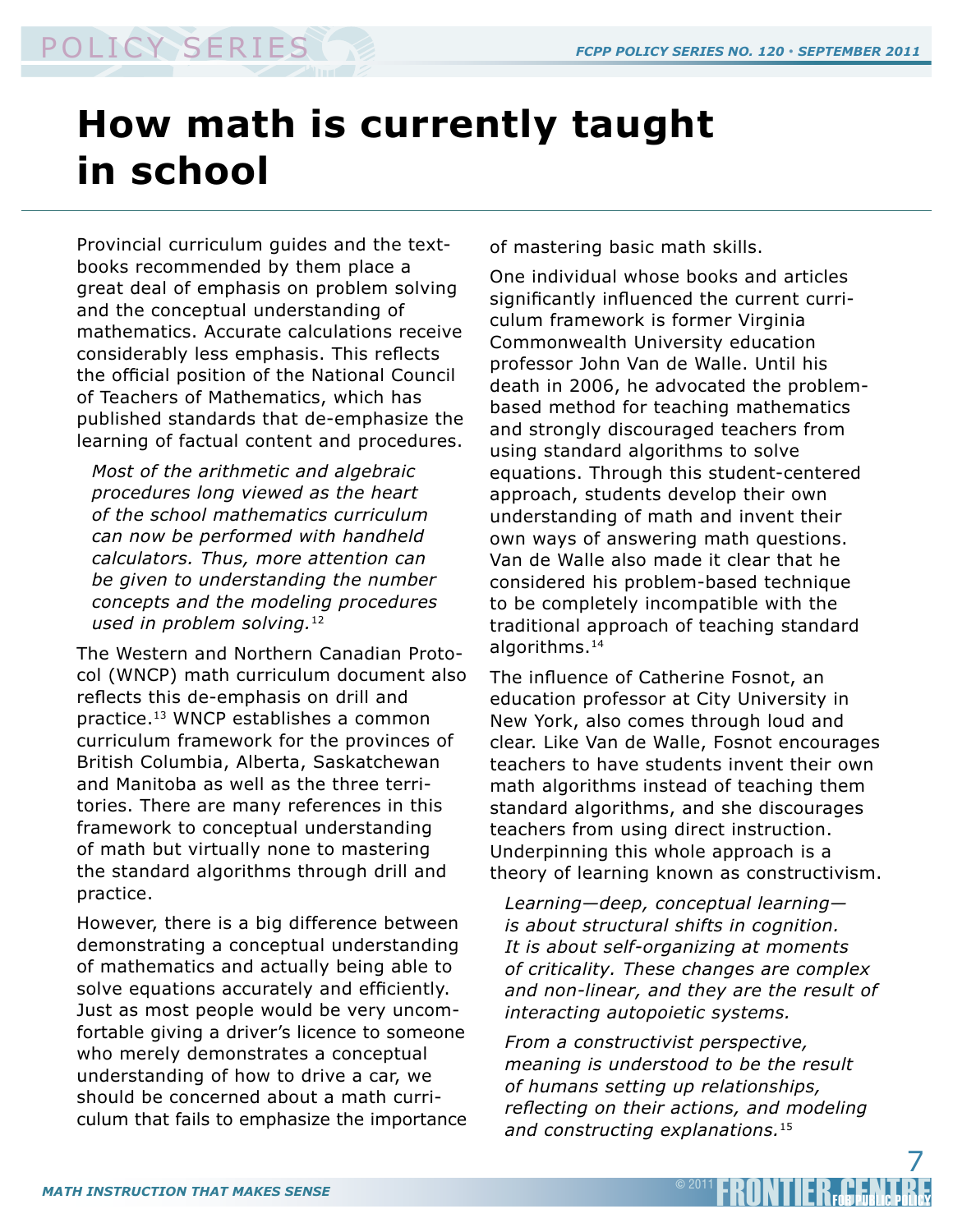<span id="page-7-0"></span>In other words, do not expect Fosnot or her followers to present students with the most-efficient algorithms for solving mathematics problems. They are far more interested in the dynamics in human relationships and constructing meaning

than in ensuring students acquire the specific math skills they need to progress to higher levels of learning. This is a dangerous gamble and may shut out large numbers of individuals from careers in the sciences.

## **A specific example: Two-digit multiplication**

According to the WNCP, all Grade 5 students are expected to, "[d]emonstrate an understanding of multiplication (2-digit by 2-digit) to solve problems."16

However, the specific outcomes listed beside the general outcome seem geared toward anything but a proper understanding of multiplication.

- Illustrate partial products in expanded notation for both factors, e.g., for  $36 \times 42$ , determine the partial products for  $(30 + 6) \times (40 + 2)$ .
- Represent both 2-digit factors in expanded notation to illustrate the distributive property, e.g., to determine the partial products of  $36 \times 42$ , (30 + 6)  $\times$  (40 + 2) = 30  $\times$  40 + 30  $\times$  2 + 6  $\times$  $40 + 6 \times 2 = 1200 + 60 + 240 + 12 =$ 1512.
- Model the steps for multiplying 2-digit factors using an array and base ten blocks, and record the process symbolically.
- Describe a solution procedure for determining the product of two given 2-digit factors using a pictorial representation, such as an area model.
- Solve a given multiplication problem in context using personal strategies and record the process.<sup>17</sup>

Nowhere does it emphasize that students need to answer multiplication questions accurately nor does it mandate that students learn the most efficient multiplication algorithm. Instead, the curriculum says students should model 2-digit factors with an array and base ten blocks, draw pictures of the solution procedure and use "personal strategies" to solve multiplication questions.

This inefficient and confusing form of teaching multiplication is clearly present in two of the new math textbooks commonly used in math classrooms—Pearson Education Canada's *Math Makes Sense 5*18 and Nelson Education's *Math Focus 5*.19

Using the sample question 21 × 13, *Math Makes Sense* shows three different techniques for solving this question. In one technique, the problem is modelled with base ten blocks and the student adds 2 hundreds (200) + 7 tens (70) + 3 ones (3) and gets 273. Another technique involves drawing an array on grid paper with 13 rows and 21 squares in each row and then adding  $200 + 60 + 10 + 3$  to get 273. The third technique involves drawing a similar multiplication array and then writing each factor in expanded form with four partial products:

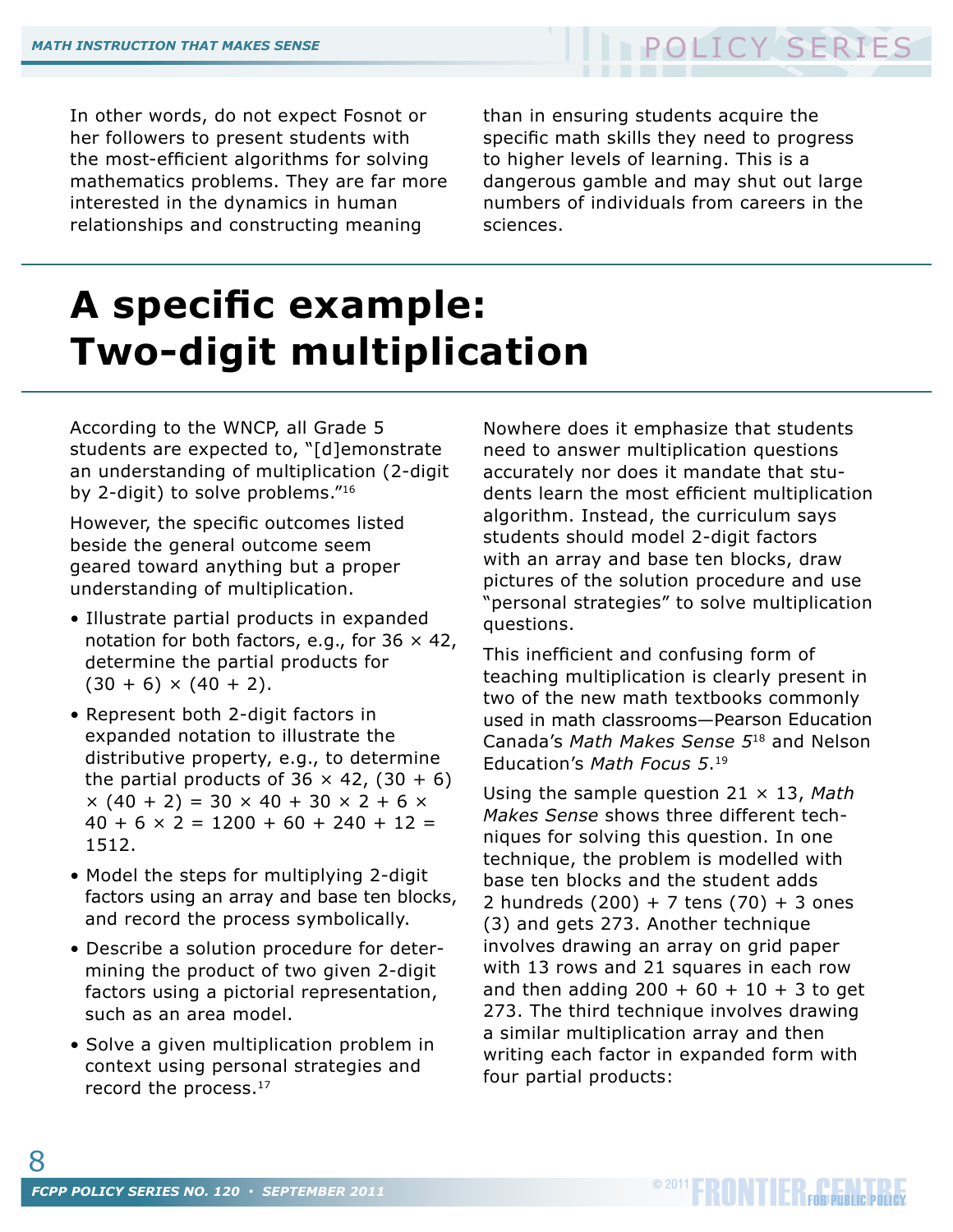$$
21 \times 13 = (20 + 1) \times (10 + 3)
$$
  
= (20 × 10) + (20 × 3) +  
(1 × 10) + (1 × 3)  
= (200 + 60 + 10 + 3)  
= 273

Students receive a series of questions to work on using these strategies. They are also encouraged to invent their own strategies to solve multiplication questions.

*Math Focus* recommends the same techniques as *Math Makes Sense* but manages to present them in an even more confusing manner. Here is how it recommends multiplying  $23 \times 11$ :

First, students should model an array of 23 rows of 11 squares but minimize the number of base ten blocks used by reducing 23 to 20 and 11 to 10. In the second step, they write out the products:

$$
20 \times 10 = 200
$$
  
20 \times 1 = 20  
3 \times 10 = 30  
3 \times 1 = 3

Then they add the four products to get the final answer.

$$
\begin{array}{c}\n11 \\
\times 23 \\
\hline\n200 (20 \times 10) \\
20 (20 \times 1) \\
30 (3 \times 10) \\
+3 (3 \times 1) \\
\hline\n253\n\end{array}
$$

*Math Focus* manages to take what should be a relatively simple math question  $(11 \times 23)$  and turns it into an incredibly complicated and confusing one. Imagine trying to use this or one of the other recommended techniques to multiply large three-digit numbers! This is probably why the curriculum explicitly states that students should use a calculator when multiplying numbers with more than two digits.20 No wonder our students have such poor math skills when they enter university.

In contrast, older math textbooks show students the traditional algorithm for multiplying two-digit numbers. Ginn and Company's *Starting Points in Mathematics 5*21 tells students to write 36 under 42 and then multiply one digit at a time. After multiplying  $6 \times 42$ , students write a zero on the next line to hold the tens spot, multiply 3 × 42 and add the two products together.

| 47    |
|-------|
| x 36  |
| 252   |
| +1260 |
| 1512  |

Not only is this traditional algorithm accurate and more efficient than the ones promoted in the new textbooks, it has the added bonus of being easily adapted to work with larger numbers. Another 30 year old textbook, Copp Clark Pitman's *Mathways 5*22 also shows students the standard multiplication algorithm. Unlike the new textbooks, *Mathways* and *Starting Points in Mathematics* keep their directions simple and do not confuse students with techniques that only work well with smaller numbers.

Although some may claim the standard algorithm does not promote conceptual understanding, it should be easy for a knowledgeable math teacher to use the distributive property to demonstrate why this algorithm works. Furthermore, this algorithm can be employed efficiently with numbers of any size. Writing out questions in this vertical fashion rather than in the much longer format suggested in the new textbooks saves time and minimizes confusion. Thus, when taught correctly, mastering the standard multiplication algorithm promotes both understanding and competence.

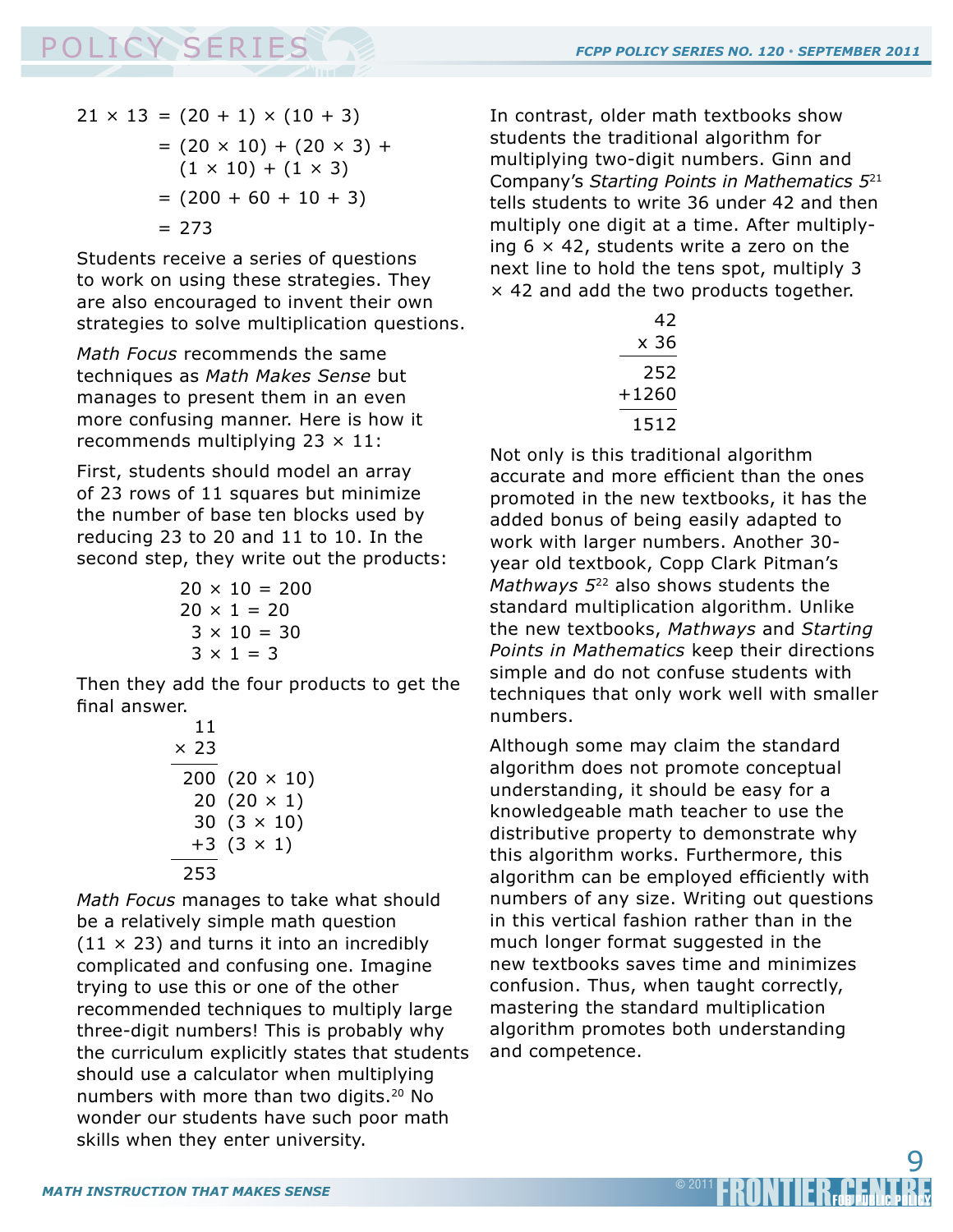## <span id="page-9-0"></span>**Back to the basics: The way forward**

In order for students to receive a strong grounding in math, they need to spend more time practising math skills such as basic addition and subtraction along with the standard multiplication tables. Although the current curriculum says students should have an understanding of basic multiplication, this does not go far enough. Students must practise their basic math facts frequently for it to become automatic. There is ample research evidence showing that deliberate practise is the best way to gain mastery over a particular subject or skill.23

In addition, the math curriculum needs to reflect the importance of standard algorithms. W. Stephen Wilson, a professor of mathematics at Johns Hopkins University, aptly summarizes why standard algorithms must be a part of math instruction:

*Students must study arithmetic. The standard algorithms for whole numbers are the only really big theorems that students can be taught in elementary school. It is deep, beautiful, and powerful mathematics. Master these algorithms with understanding, and you're ready to go.24*

It is common to hear math educators and curriculum consultants claim that a conceptual understanding of mathematics and the traditional emphasis on basic skills and standard algorithms are mutually exclusive.25 However, this is a false dichotomy. Mastering the standard algorithms makes it possible for students to gain a deeper understanding of more-complex mathematical problems. In addition, when students learn how standard algorithms

work, they are simultaneously learning the algorithms and gaining a conceptual underpinning.26

Another advantage of learning standard algorithms and basic math facts is that this frees up space in the short-term memory for more advanced tasks. Cognitive psychologist Daniel Willingham points out that there is a limited amount of available space in our working memory, and when skills become automatic, they no longer take up the same amount of room as they did before.<sup>27</sup> For example, after a lot of practice, basic number facts such as simple addition and multiplication tables become automatic. This then frees up space in short-term memory for more advanced math tasks. In contrast, the student who struggles to figure out  $6 \times 4$  will quickly become lost in solving an algebra problem such as  $(6x + 5)$   $(4x) = 20$ .

John Mighton, the founder of JUMP (Junior Undiscovered Math Prodigies), discovered this principle when tutoring students who had weak math skills. He found that students needed to have math problems broken down into small steps and that each step had to be mastered before moving to the next step. Although this technique, often referred to as scaffolding, went against the problem-based approach to teaching math currently employed in public schools, it proved to be highly effective.<sup>28</sup>

In a randomized control study involving more than 300 Canadian fifth grade students, those who received instruction in the JUMP program were compared with those who were taught the regular curriculum. Students in the JUMP program achieved more than double the growth in

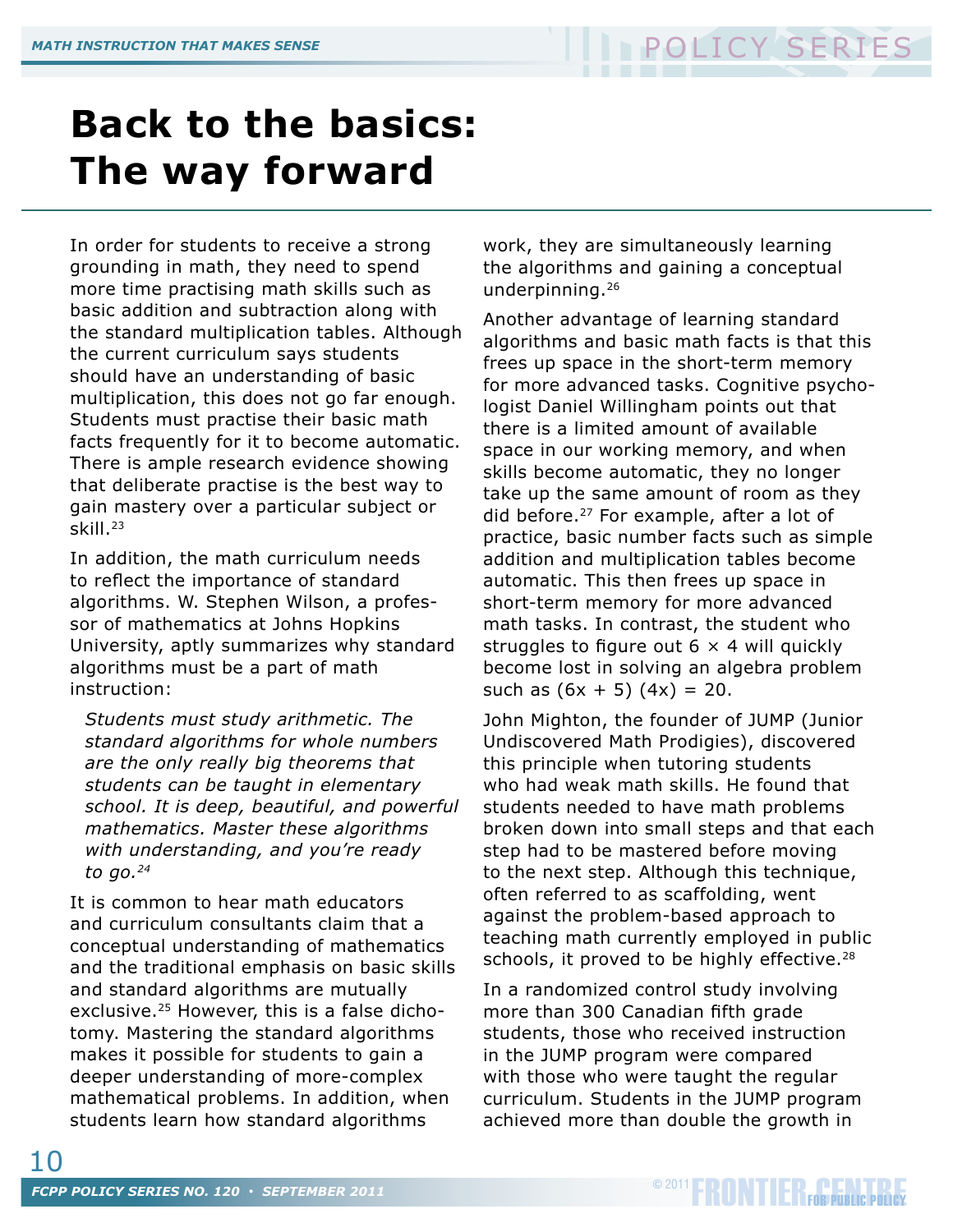### <span id="page-10-0"></span>**PERIES FCPP POLICY SERIES NO. 120 • SEPTEMBER 2011**

mathematical competencies after only five months.29 There are many other success stories from this program, and its popularity is growing every year. 30/31

Students need to master the basics in order to succeed in math. For the majority of them, this means, for example, the sequential teaching of standard math algorithms and practising basic number facts to mastery. Just as someone who does not practise the piano will never learn to play well, someone who does not practise basic math skills will never become fluent in math.

#### *Students in the JUMP program*

**Stude**<br>achiev<br>the gr<br>compe<br>month nths.<br>" *achieved more than double the growth in mathematical competencies after only five months.*

### **Conclusion**

It is important for our schools that students graduate with solid math skills. Not only are they essential in the workplace, they are a necessary foundation for success in many college and university programs. We cannot afford for our students to fall behind those in other countries.

Unfortunately, the math curriculum and textbooks in public schools employ highly ineffective, discovery-based instructional techniques. Students do not learn the standard algorithms for math equations, and they fail to master basic math skills. This inefficient way of teaching math does not serve our students well.

In order to improve our system of math instruction, schools must place a much stronger emphasis on mastering basic math skills and standard algorithms. Math curriculum guides must require the learning of standard algorithms, and textbooks must contain clear, systematic instructions as to their use. As the success of John Mighton's JUMP program illustrates, all students are capable of mastering math if they receive the best instruction.

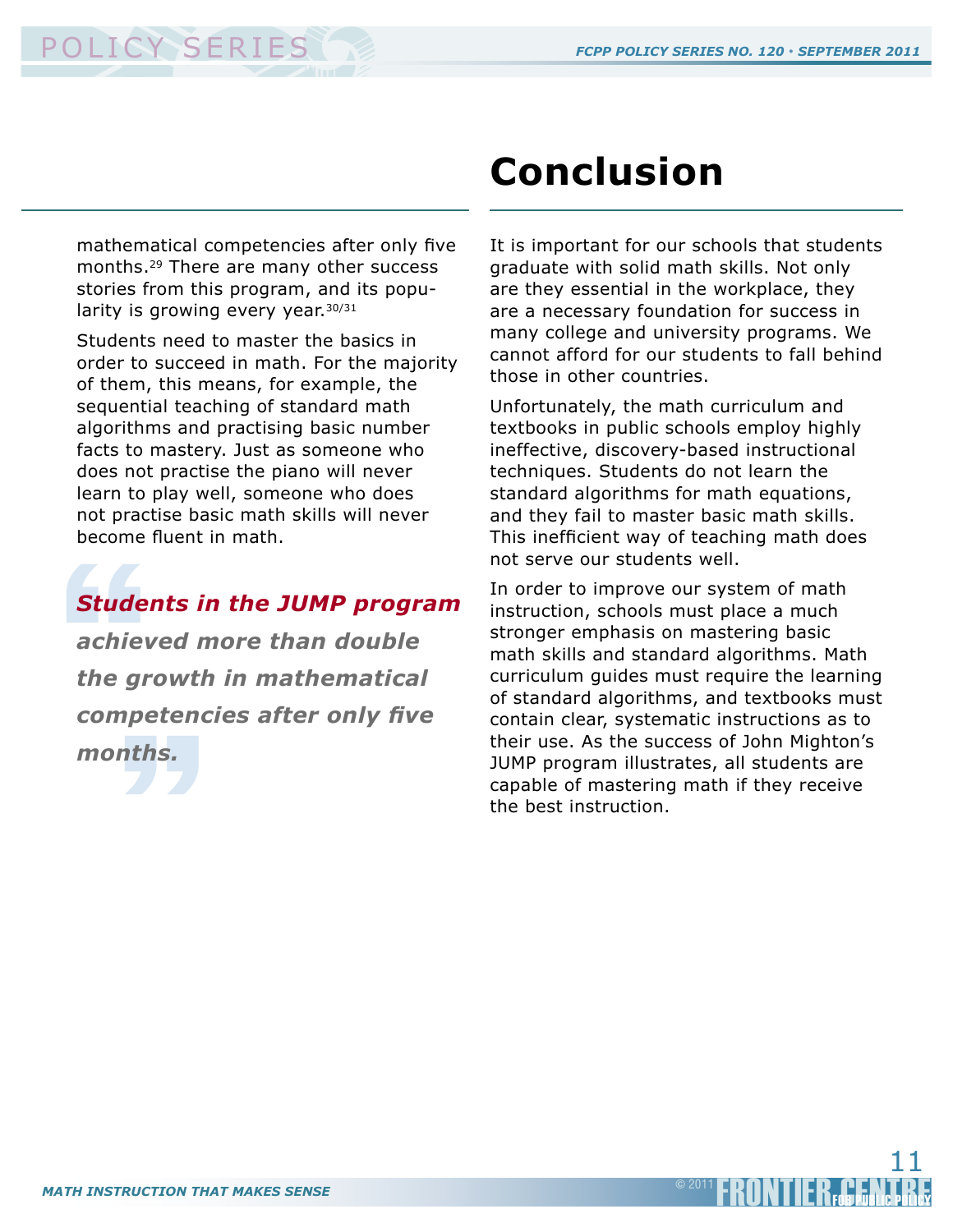#### **Endnotes**

- 1. A set of steps used to solve a mathematical computation.
- 2. Jeffrey Simpson, "Canada is not becoming Outclassed," The Globe and Mail, December 10, 2010, [http://www.theglobeandmail.com/news/opinions/opinion/canada-is-not-becoming-outclassed/article1831853/.](http://www.theglobeandmail.com/news/opinions/opinion/canada-is-not-becoming-outclassed/article1831853/)
- 3. Alexis Allen, "Nova Scotia Cannot Afford an Educational Recession," [http://www.nstu.ca/images/Documents/Education%20Campaign/NSTUAlexisAllen%20-%20Op%20Ed.pdf.](http://www.nstu.ca/images/Documents/Education%20Campaign/NSTUAlexisAllen%20-%20Op%20Ed.pdf)
- 4. Tamara Knighton, Pierre Brochu and Tomasz Gluszynski, Measuring up: Canadian Results of the OECD PISA Study, (Ottawa: Statistics Canada), December 2010, [http://www.statcan.gc.ca/pub/81-590-x/81-590](http://www.statcan.gc.ca/pub/81-590-x/81-590-x2010001-eng.pdf) [x2010001-eng.pdf.](http://www.statcan.gc.ca/pub/81-590-x/81-590-x2010001-eng.pdf)
- 5. OECD Secretariat, PISA 2009 Assessment Framework Key Competencies in Reading, Mathematics and Science, 2009,<http://www.oecd.org/dataoecd/11/40/44455820.pdf>.
- 6. Sheila Byrd Carmichael et al., Stars By Which to Navigate? Scanning National and International Education Standards in 2009, (Washington, DC: Thomas B. Fordham Foundation), October 2009, [http://www.math.jhu.](http://www.math.jhu.edu/~wsw/papers/20091008_NationalStandards.pdf) [edu/~wsw/papers/20091008\\_NationalStandards.pdf.](http://www.math.jhu.edu/~wsw/papers/20091008_NationalStandards.pdf)
- 7. Kari Astala et al., "The PISA Survey Tells Only a Partial Truth of Finnish Children's Mathematical Skills, Helsingin Sanomat, February 17, 2005, <http://www.educationgadfly.net/flypaper/justmathematicians.pdf>.
- 8. Anne Kershaw, "Big Drop in Math Skills of Entering Students," University Affairs, September 13, 2010, <http://www.universityaffairs.ca/big-drop-in-math-skills-of-entering-students.aspx>.
- 9. CTV News, "Students not Prepared for University, Says Survey," September 21, 2009, [http://www.ctv.ca/CTVNews/TopStories/20090921/dropout\\_university\\_090921/](http://www.ctv.ca/CTVNews/TopStories/20090921/dropout_university_090921/).
- 10. Pengfei Guan, "Mathematics Education in Elementary and Secondary Schools," CMS Notes, Volume 42, No. 3, June 2010, <http://www.math.ca/notes/v42/n3/Notesv42n3.pdf>.
- 11. Kershaw, op. cit.
- 12. National Council of Teachers of Mathematics, Principles and Standards for School Mathematics, Reston: National Council of Teachers of Mathematics, 2000, p. 20.
- 13. Western and Northern Canadian Protocol, The Common Curriculum Framework for K-9 Mathematics, May 2006, <http://www.wncp.ca/media/38765/ccfkto9.pdf>.
- 14. John Van de Walle, Teaching Student-Centered Mathematics: Grades 5-8, (Boston: Pearson Education), 2006.
- 15. Catherine Fosnot, "Constructivism Revisited: Implications and Reflections," The Constructivist, Vol. 16, No. 1, Fall 2005, <http://www.odu.edu/educ/act/journal/vol16no1/fosnot.pdf>.
- 16. Western and Northern Canadian Protocol, op. cit., p. 99.
- 17. Ibid.

12

- 18. Ray Appel et al., Math Makes Sense 5, (Toronto: Pearson Education Canada), 2008.
- 19. Marian Small et al., Math Focus 5, (Toronto: Nelson Education), 2008.
- 20. Western and Northern Canadian Protocol, op. cit., p. 122.
- 21. Trudy Baker et al., Starting Points in Mathematics 5, (Toronto: Ginn and Company), 1982.
- 22. W. W. Bates, et al., Mathways 5, (Toronto: Copp Clark Pitman), 1981.
- 23. K. Anders Ericsson, Ralf Th. Krampe and Clemens Tesch-Römer, "The Role of Deliberate Practice in the Acquisition of Expert Performance," Psychological Review, Vol. 100, No. 3, 1993, pp. 363-406. <http://projects.ict.usc.edu/itw/gel/EricssonDeliberatePracticePR93.pdf>.
- 24. W. Stephen Wilson, "In Defense of Mathematical Foundations," Educational Leadership, March 2011, p. 72. [http://www.math.jhu.edu/~wsw/ED/ramblepublished.pdf.](http://www.math.jhu.edu/~wsw/ED/ramblepublished.pdf)
- 25. Van de Walle, op. cit.
- 26. Hung-Hsi Wu, "Basic Skills Versus Conceptual Understanding: A Bogus Dichotomy in Mathematics Education," American Educator, Fall 1999, [http://www.aft.org/pdfs/americaneducator/fall1999/wu.pdf.](http://www.aft.org/pdfs/americaneducator/fall1999/wu.pdf)
- 27. Daniel Willingham, Why Don't Students Like School? A Cognitive Scientist Answers Questions About How the Mind Works and What It Means for the Classroom, (San Francisco: Jossey-Bass), 2009.